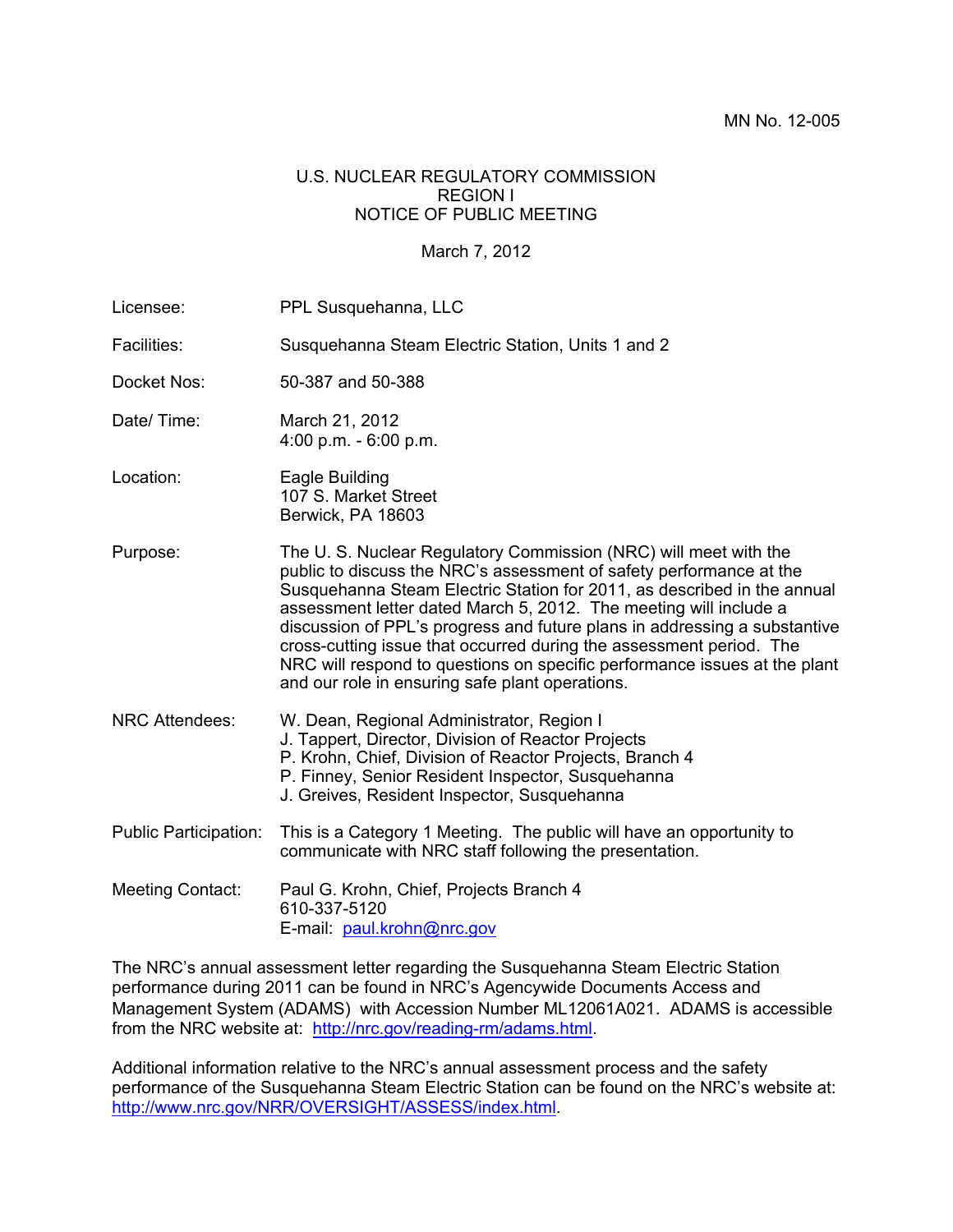The NRC's Policy Statement, "Enhancing Public Participation in NRC Meetings," effective May 28, 2002, applies to this meeting. The policy statement may be found on the NRC website, http://www.nrc.gov/reading-rm/doc-collections/commission/policy/67fr36920.html, and contains information regarding visitors and security.

The NRC provides reasonable accommodation to individuals with disabilities where appropriate. If you need a reasonable accommodation to participate in this meeting, or need the meeting notice or other information from the meeting in another format (e.g., Braille, large print), please notify the NRC's meeting contact. Determinations on requests for reasonable accommodation will be made on a case-by-case basis. Persons requiring assistance to attend the meeting shall make their requests known to the NRC meeting contact no later than two business days prior to the meeting.

Attendance by other NRC personnel at this meeting should be made known by March 19, 2012, via telephone to the NRC meeting contact.

Meetings are sometimes canceled or rescheduled as a result of unforeseen circumstances. Please confirm the meeting schedule on the NRC website under public meetings.

Approved by: **/RA/** 

 Paul G. Krohn, Chief Projects Branch 4 Division of Reactor Projects

cc: Distribution via ListServ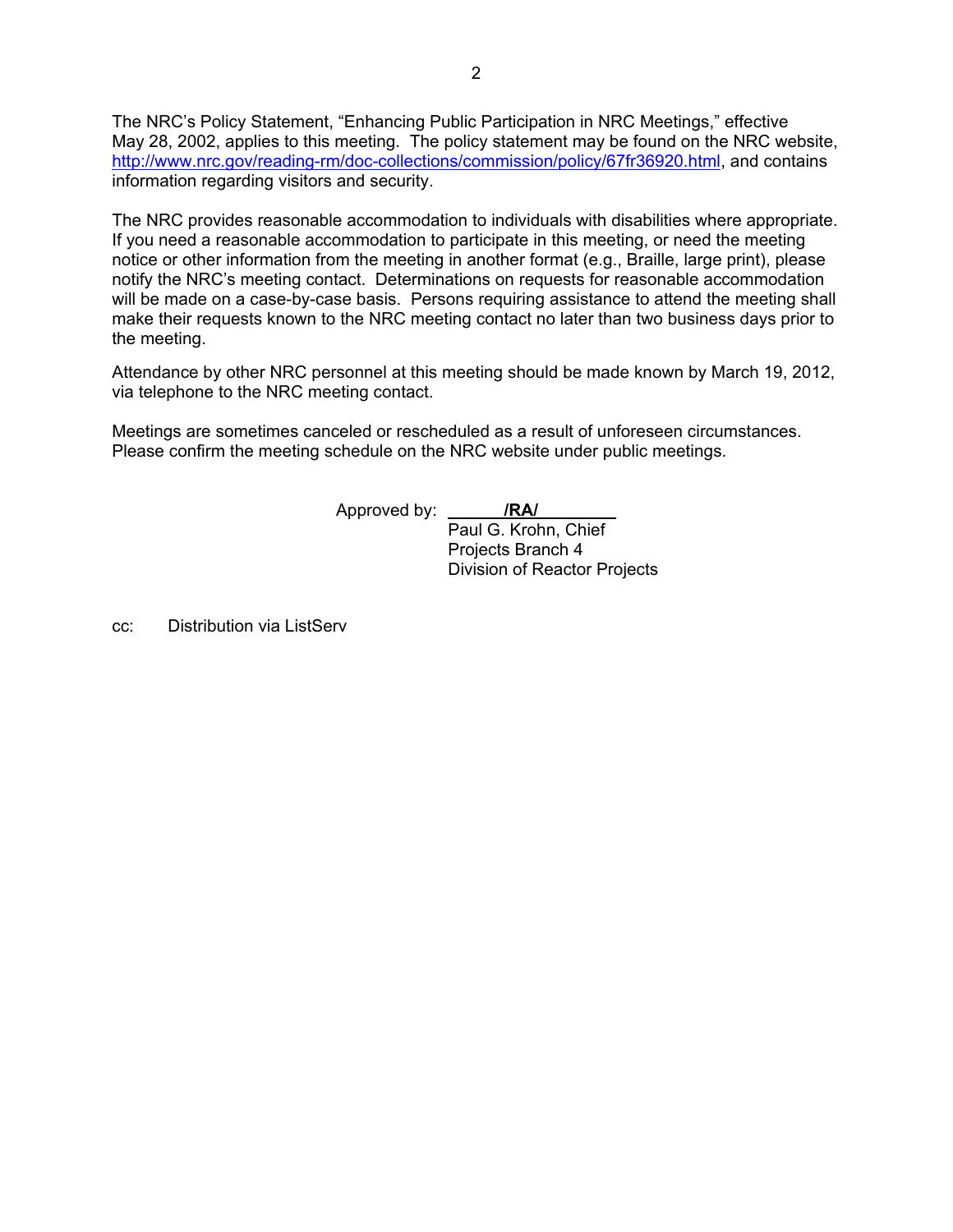The NRC's Policy Statement, "Enhancing Public Participation in NRC Meetings," effective May 28, 2002, applies to this meeting. The policy statement may be found on the NRC website, http://www.nrc.gov/reading-rm/doc-collections/commission/policy/67fr36920.html, and contains information regarding visitors and security.

The NRC provides reasonable accommodation to individuals with disabilities where appropriate. If you need a reasonable accommodation to participate in this meeting, or need the meeting notice or other information from the meeting in another format (e.g., Braille, large print), please notify the NRC's meeting contact. Determinations on requests for reasonable accommodation will be made on a case-by-case basis. Persons requiring assistance to attend the meeting shall make their requests known to the NRC meeting contact no later than two business days prior to the meeting.

Attendance by other NRC personnel at this meeting should be made known by March 19, 2011**,** via telephone to the NRC meeting contact.

Meetings are sometimes canceled or rescheduled as a result of unforeseen circumstances, please confirm the meeting schedule on the NRC website under public meetings.

|                                                                 | Approved by:<br>/RA/<br>Paul G. Krohn, Chief                    |                           |
|-----------------------------------------------------------------|-----------------------------------------------------------------|---------------------------|
|                                                                 | Projects Branch 4                                               |                           |
|                                                                 | Division of Reactor Projects                                    |                           |
| Distribution: (via email)                                       |                                                                 |                           |
| Executive Director for Operations, OEDO                         | (RIDSEDOMAILCENTER)                                             |                           |
| Deputy Executive Director for Reactor Programs, OEDO            | (RIDSEDOMAILCENTER)                                             |                           |
| Director, Office of Nuclear Reactor Regulation, NRR             | (RIDSNRROD)                                                     |                           |
| Deputy Director, Office of Nuclear Reactor Regulation, NRR      | (RIDSNRROD)                                                     |                           |
| Director, Division of Inspection and Regional Support, NRR/DIRS | (RIDSNRRDIRS)                                                   |                           |
|                                                                 | Director, Division of Operating Reactor Licensing, NRR/DORL     | (RIDSNRRDORL)             |
|                                                                 | Asst. General Counsel Materials Litigation and Enforcement, OGC | (RIDSOGCMAILCENTER)       |
| W. Dean, RA                                                     | S. Ibarrola, DRP                                                | D. Bearde, DRS            |
| D. Lew, DRA                                                     | P. Finney, DRP, SRI                                             | T. Haverkamp, DNMS        |
| J. Tappert, DRP                                                 | J. Greives, DRP, RI                                             | G. Matakas, ORA           |
| J. Clifford, DRP                                                | S. Farrell, Resident OA                                         | RidsNrrPMSusquehanna      |
| C. Miller, DRS                                                  | D. Screnci, PAO                                                 | Resource                  |
| P. Wilson, DRS                                                  | N. Sheehan, PAO                                                 | RidsNrrDorlLpl1-1Resource |
| L. Chang, RI OEDO                                               | N. McNamara, SLO                                                | <b>ROPReportsResource</b> |
| P. Krohn. DRP                                                   | D. Tifft. SLO                                                   |                           |

| DOCUMENT NAME: G:\DRP\BRANCH4\Assessment (EOC, MC)\ROP 12\2011 EOC\AAMNotices\SQ2011\SSES 2011 AAM Meeting Notice |
|-------------------------------------------------------------------------------------------------------------------|
| Rev1.docx                                                                                                         |
| ADAMS ACCESSION NUMBER: ML12066A064                                                                               |

V. Lewis, RI Receptionist

K. Heater, DRP

A. Rosebrook, DRP E. Miller, DRP

| $\triangledown$<br><b>SUNSI Review</b> |            | ∇<br>Non-Sensitive<br>Sensitive |  | Ⅳ | <b>Publicly Available</b><br>Non-Publicly Available |  |
|----------------------------------------|------------|---------------------------------|--|---|-----------------------------------------------------|--|
| <b>OFFICE</b>                          | RI/DRP     | RI/DRP                          |  |   |                                                     |  |
| <b>NAME</b>                            | ARosebrook | <b>PKrohn</b>                   |  |   |                                                     |  |
| <b>DATE</b>                            | 3/05/12    | 3/05/12                         |  |   |                                                     |  |

OFFICIAL RECORD COPY